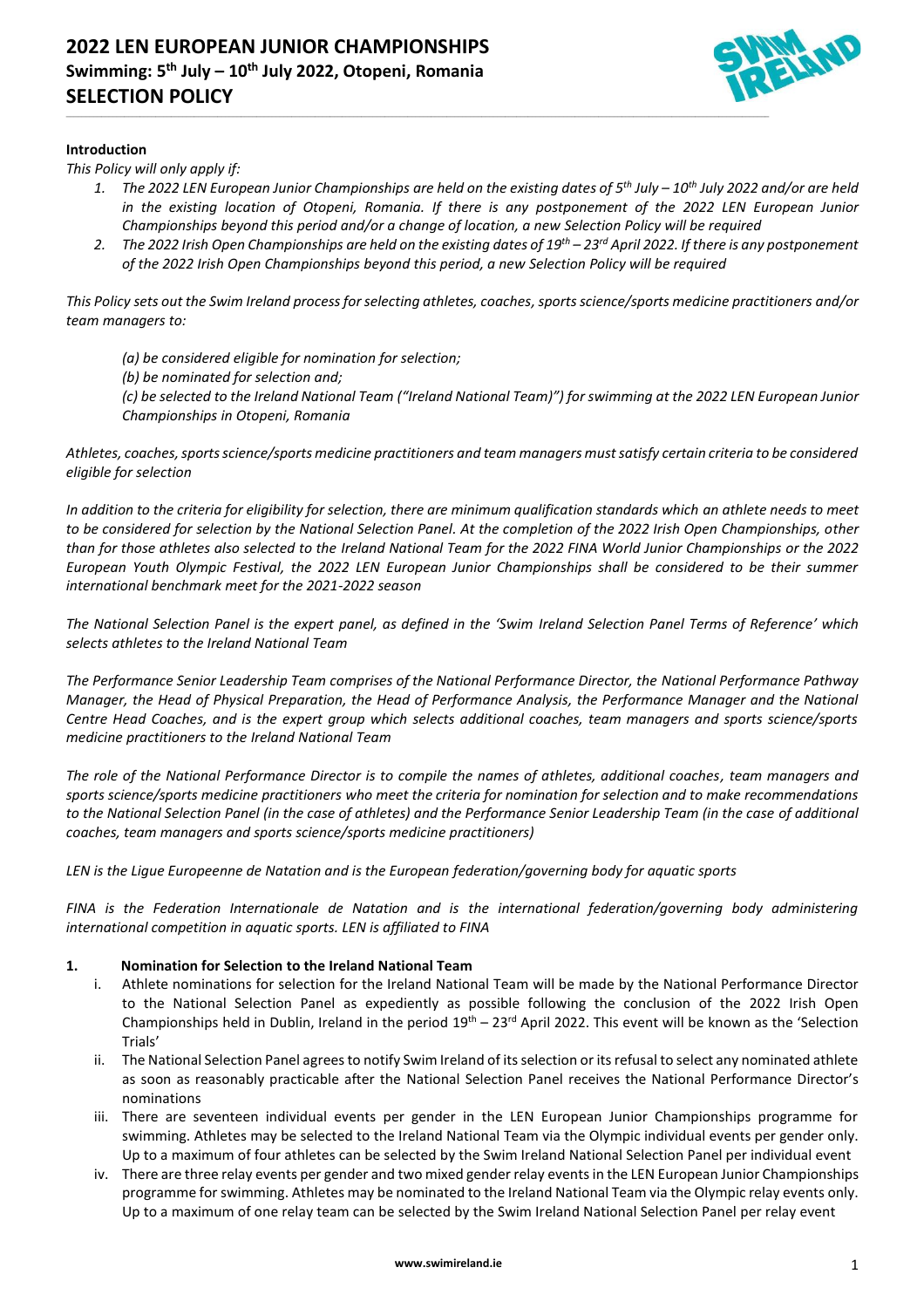

# **2. Selection Trials**

i. Athlete nominations for selection to the Ireland National Team will be made by the National Performance Director to the National Selection Panel following Olympic event performances at the Selection Trials

\_\_\_\_\_\_\_\_\_\_\_\_\_\_\_\_\_\_\_\_\_\_\_\_\_\_\_\_\_\_\_\_\_\_\_\_\_\_\_\_\_\_\_\_\_\_\_\_\_\_\_\_\_\_\_\_\_\_\_\_\_\_\_\_\_\_\_\_\_\_\_\_\_\_\_\_\_\_\_\_\_\_\_\_\_\_\_\_\_\_\_\_\_\_\_\_\_\_\_\_\_\_\_\_\_\_\_\_\_\_\_\_\_\_\_\_\_\_\_\_\_\_\_\_\_\_\_\_\_\_\_\_\_\_\_\_\_\_\_\_\_\_\_\_\_\_\_\_\_\_\_\_\_\_\_\_\_\_\_\_\_\_\_\_\_\_\_\_\_\_\_\_\_\_\_\_\_\_\_\_\_

ii. In addition to the Athlete Eligibility Criteria set out in Section 4, athletes need to meet certain consideration standards set out in Section 5 and/or 6

#### **3. Team Size**

i. The total Team size will be subject to available funding and will be determined by the National Performance Director and validated by the National Selection Panel

# **4. Athlete Eligibility**

At the time that the National Performance Director is nominating athletes for selection to the National Selection Panel, athletes must meet the following criteria to be considered to be eligible for selection:

- i. Be a Male athlete born in the period 2004-2007 inclusive or a Female athlete born in the period 2005-2008 inclusive
- ii. Be an Irish citizen and hold an Irish passport at the time of entries being submitted to LEN;
- iii. Be eligible to represent Ireland as per FINA General Rules 1 & 2 (GR 1 & 2);
- iv. Be a registered Swim Ireland member for the 2021-2022 season;
- v. Be in good standing with Swim Ireland;
- vi. Be available to fulfil all of the Ireland National Team obligations;
- vii. Other than in exceptional circumstances, have accepted their place on the National Programme or their respective Regional Programme in September 2021;
- viii. Comply with the statements and expectations of the Swim Ireland 'On This Performance Team' booklet;
- ix. Not be the subject of an anti-doping ban, a doping violation and/or a pending doping violation;
- x. Comply with any FINA and LEN eligibility criteria and/or requirements;

Swim Ireland, in consultation with FINA and LEN, will decide on any question of eligibility (having regard to all eligibility criteria set by the Swim Ireland, FINA and LEN) with the Swim Ireland decision being final

#### **5. Athlete Selections (Individual Events)**

- i. To be considered for nomination for selection to the Ireland National Team for an Olympic individual event(s), athletes must record a time at the 2022 Irish Open Championships via one of the following routes:
	- In the heats, equal to or better than the individual event Consideration Standards detailed in Table 1
	- In the final, equal to or better than the individual event Consideration Standards detailed in Table 1 having already recorded a time in the heats equal to or better than the individual event Consideration Standards detailed in Table 2
- ii. Times in Table 1 and Table 2 can be achieved from individual events only

| Table 1       |                        |               |  |  |
|---------------|------------------------|---------------|--|--|
| <b>MALE</b>   |                        | <b>FEMALE</b> |  |  |
| Consideration | Event                  | Consideration |  |  |
| Time          |                        | <b>Time</b>   |  |  |
| 23.51         | 50m Freestyle          | 26.54         |  |  |
| 51.70         | 100m Freestyle         | 57.51         |  |  |
| 1:53.48       | 200m Freestyle         | 2:05.78       |  |  |
| 4:01.84       | 400m Freestyle         | 4:25.60       |  |  |
| 8:21.50       | 800m Freestyle         | 9:08.97       |  |  |
| 15:58.92      | 1500m Freestyle        | 17:28.94      |  |  |
| 57.27         | 100m Backstroke        | 1:04.23       |  |  |
| 2:05.15       | <b>200m Backstroke</b> | 2:18.94       |  |  |
| 1:03.33       | 100m Breaststroke      | 1:11.48       |  |  |
| 2:18.14       | 200m Breaststroke      | 2:34.66       |  |  |
| 55.08         | 100m Butterfly         | 1:01.83       |  |  |
| 2:03.71       | 200m Butterfly         | 2:16.96       |  |  |
| 2:06.95       | 200m IM                | 2:20.96       |  |  |
| 4:32.93       | 400m IM                | 5:00.04       |  |  |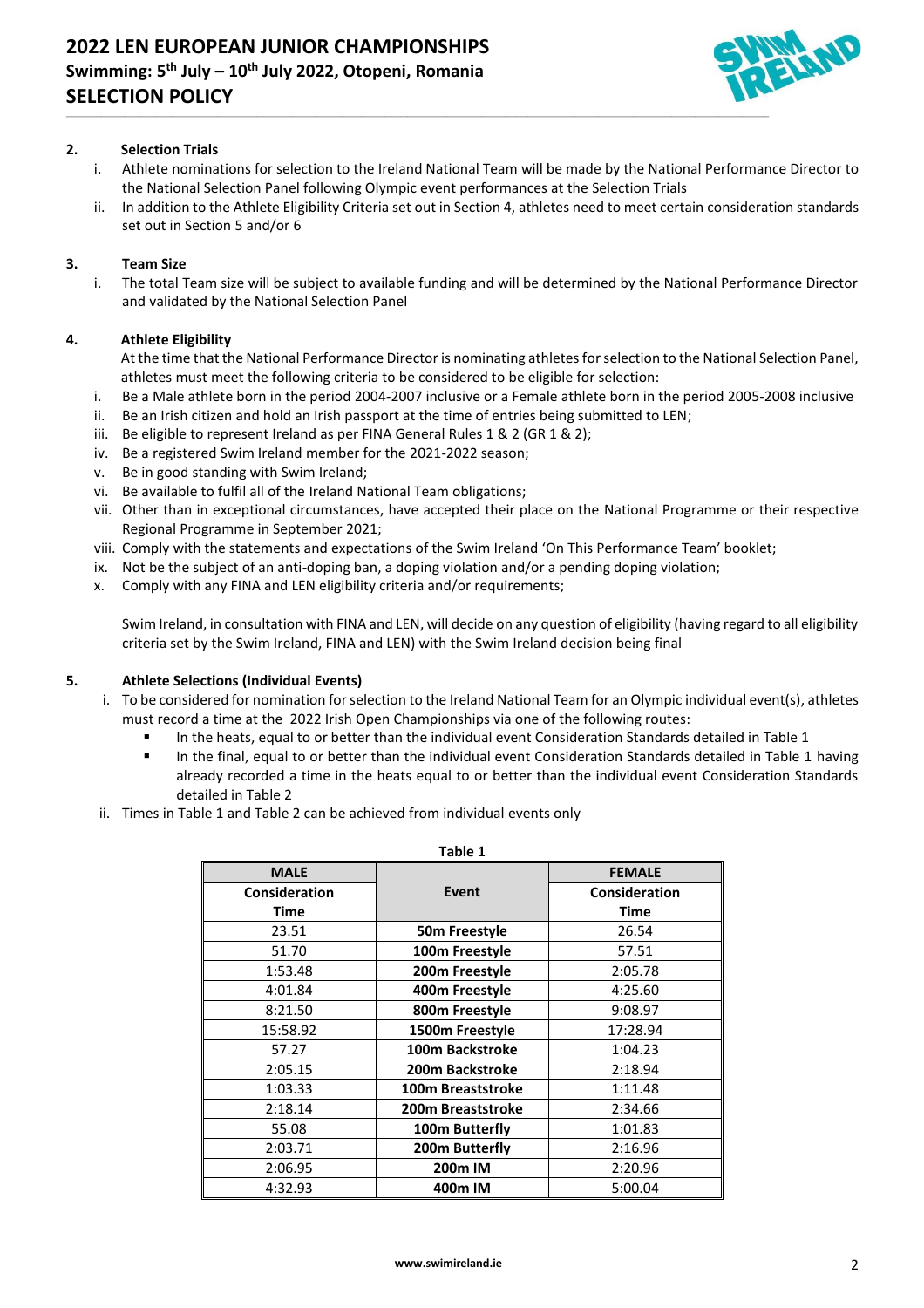

| Table 2              |                        |                      |  |
|----------------------|------------------------|----------------------|--|
| <b>MALE</b>          |                        | <b>FEMALE</b>        |  |
| <b>Consideration</b> | Event                  | <b>Consideration</b> |  |
| Time                 |                        | <b>Time</b>          |  |
| 23.98                | 50m Freestyle          | 27.07                |  |
| 52.73                | 100m Freestyle         | 58.66                |  |
| 1:55.75              | 200m Freestyle         | 2:08.30              |  |
| 4:06.68              | 400m Freestyle         | 4:30.91              |  |
| 8:31.53              | 800m Freestyle         | 9:19.95              |  |
| 16:18.10             | 1500m Freestyle        | 17:49.92             |  |
| 58.42                | 100m Backstroke        | 1:05.51              |  |
| 2:07.65              | <b>200m Backstroke</b> | 2:21.72              |  |
| 1:04.60              | 100m Breaststroke      | 1:12.91              |  |
| 2:20.90              | 200m Breaststroke      | 2:37.75              |  |
| 56.18                | 100m Butterfly         | 1:03.07              |  |
| 2:06.18              | 200m Butterfly         | 2:19.70              |  |
| 2:09.49              | 200m IM                | 2:23.78              |  |
| 4:38.39              | 400m IM                | 5:06.04              |  |

\_\_\_\_\_\_\_\_\_\_\_\_\_\_\_\_\_\_\_\_\_\_\_\_\_\_\_\_\_\_\_\_\_\_\_\_\_\_\_\_\_\_\_\_\_\_\_\_\_\_\_\_\_\_\_\_\_\_\_\_\_\_\_\_\_\_\_\_\_\_\_\_\_\_\_\_\_\_\_\_\_\_\_\_\_\_\_\_\_\_\_\_\_\_\_\_\_\_\_\_\_\_\_\_\_\_\_\_\_\_\_\_\_\_\_\_\_\_\_\_\_\_\_\_\_\_\_\_\_\_\_\_\_\_\_\_\_\_\_\_\_\_\_\_\_\_\_\_\_\_\_\_\_\_\_\_\_\_\_\_\_\_\_\_\_\_\_\_\_\_\_\_\_\_\_\_\_\_\_\_\_

# **6. Athlete Selections (Relay Events Only)**

- i. There is no obligation on Swim Ireland to select any relay teams
- ii. To be considered for selection to the Ireland National Team via a relay event/s, the fastest four aggregated times recorded from individual events at the Selection Trials, when combined, will be equal to or better than the Relay Consideration Standard detailed in Table 3. Relay Consideration Standards take a 1.5 second combined takeover differential into consideration and all rounds of competition at the Selection Trials (heats and or finals) are seen as having equal consideration status

| Table 3       |                      |               |  |
|---------------|----------------------|---------------|--|
| <b>MALE</b>   |                      | <b>FEMALE</b> |  |
| Consideration | Event                | Consideration |  |
| Time          |                      | <b>Time</b>   |  |
| 3:24.13       | 400m Freestyle Relay | 3:49.11       |  |
| 3:45.71       | 400m Medley Relay    | 4:12.62       |  |
| 7:30.16       | 800m Freestyle Relay | 8:19.95       |  |
| <b>MIXED</b>  |                      | <b>MIXED</b>  |  |
| Consideration | Event                | Consideration |  |
| Time          |                      | Time          |  |
| 3:58.59       | 400m Medley Relay    | 3:58.59       |  |

# **7. Athlete Selection Procedure**

- i. At the conclusion of the Selection Trials, those who have achieved the criteria requirements outlined in Section 4 and Section 5 and/or 6 will be considered eligible for nomination to the National Selection Panel by the National Performance Director
- ii. The decision of the National Selection Panel shall be subject to an Appeals Process (Section 22)

#### **8. Head Coach/s**

i. The Head Coach/s for the Ireland National Team at the 2022 LEN European Junior Championships will be nominated for selection by the National Performance Director to the Performance Senior Leadership Team following the Selection Trials

#### **9. Team Coach Eligibility**

Depending on the size of the Ireland National Team, any additional coach to be considered eligible for selection by the Performance Senior Leadership Team must meet the following criteria:

i. Be a registered Swim Ireland member for the 2021-2022 season;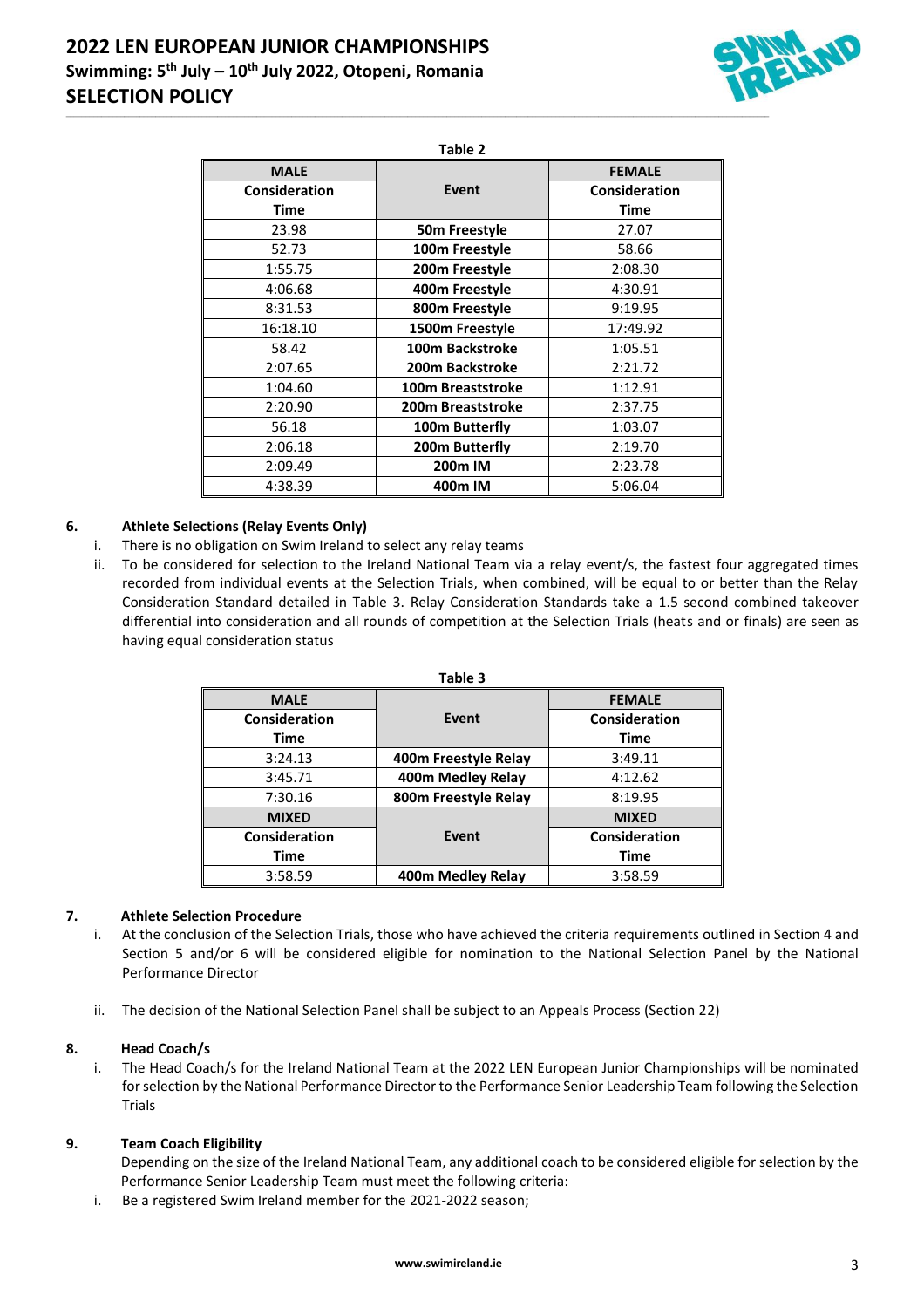

- ii. Be in good standing with Swim Ireland;
- iii. Be a full time resident within Ireland;
- iv. Be a practising coach within an Irish swimming programme;
- v. Be holders of the Swim Ireland Level 3 Coaching Certificate or international equivalent or be enrolled on a Level 3 Coaches Course at the time of selection;
- vi. Hold a Swim Ireland Coaching Licence;
- vii. Be available to fulfil the obligations of the Ireland National Team;
- viii. Other than in exceptional circumstances, have provided first hand service or support as a coach as part of the National Programme or Regional Programme in the period  $1^{st}$  September 2020 – 30<sup>th</sup> April 2022 (where offered/requested);
- ix. Comply with the statements and expectations of the Swim Ireland 'On This Performance Team' booklet

\_\_\_\_\_\_\_\_\_\_\_\_\_\_\_\_\_\_\_\_\_\_\_\_\_\_\_\_\_\_\_\_\_\_\_\_\_\_\_\_\_\_\_\_\_\_\_\_\_\_\_\_\_\_\_\_\_\_\_\_\_\_\_\_\_\_\_\_\_\_\_\_\_\_\_\_\_\_\_\_\_\_\_\_\_\_\_\_\_\_\_\_\_\_\_\_\_\_\_\_\_\_\_\_\_\_\_\_\_\_\_\_\_\_\_\_\_\_\_\_\_\_\_\_\_\_\_\_\_\_\_\_\_\_\_\_\_\_\_\_\_\_\_\_\_\_\_\_\_\_\_\_\_\_\_\_\_\_\_\_\_\_\_\_\_\_\_\_\_\_\_\_\_\_\_\_\_\_\_\_\_

# **10. Team Coach Selection Procedure**

- i. Subject to coaches meeting the criteria as set out in Section 9, a Head Coach/s and one or more additional coaches may be jointly recommended by the National Performance Director and National Performance Pathway Manager and where so recommended, may be selected by the Performance Senior Leadership Team
- ii. National Team Coaches may be selected in an offsite (Holding Camp only), onsite (LEN European Junior Championships only) and/or combined (Holding Camp and LEN European Junior Championships) role and such selections will be reflective of the Team size, the needs of the individual athletes and/or relays selected, as well as considering the optimum balance of the Team as a whole. As such, a Team Coach may not be required/selected

# **11. Team Manager Eligibility**

Depending on the size of the Ireland National Team, any team manager to be considered eligible for selection by the Performance Senior Leadership Team must meet the following criteria:

- i. Be a registered Swim Ireland member for the 2021-2022 season;
- ii. Be in good standing with Swim Ireland;
- iii. Be a full time resident within Ireland;
- iv. Be holders of the Swim Ireland Level 2 Team Management Certificate or international equivalent;
- v. Be available to fulfil the obligations of the Ireland National Team;
- vi. Other than in exceptional circumstances, team managers will not be the parent or guardian of an athlete member of the Team;
- vii. Other than in exceptional circumstances, have provided first hand service or support as a team manager as part of the National Programme or Regional Programme in the period  $1^{st}$  September 2020 – 30<sup>th</sup> April 2022 (where offered/requested);
- viii. Comply with the statements and expectations of the Swim Ireland 'On This Performance Team' booklet

# **12. Team Manager Selection Procedure**

- i. Subject to the team manager meeting the criteria as set out in Section 11, the team manager may be jointly recommended by the National Performance Director and National Performance Pathway Manager and where so recommended, may be selected by the Performance Senior Leadership Team
- ii. Team managers may be selected in an offsite (Holding Camp only), onsite (LEN European Junior Championships only) and/or combined (Holding Camp and LEN European Junior Championships) role and such selections will be reflective of the Team size, the needs, age and gender balance of the individual athletes and/or relays selected, as well as considering the optimum balance of the Team as a whole. As such, a team manager may not be required/selected

# **13. Sports Science/Sports Medicine Practitioner Eligibility**

Depending on the size of the Ireland National Team, any sports science/sports medicine practitioner to be considered eligible for selection by the Performance Senior Leadership Team must meet the following criteria:

- i. Be in good standing with Swim Ireland;
- ii. Be holders of an appropriate and recognised qualification for the position of appointment;
- iii. Be available to fulfil the obligations of the Ireland National Team;
- iv. Comply with the statements and expectations of the Swim Ireland 'On This Performance Team' booklet

# **14. Sports Science/Sports Medicine Practitioner Selection Procedure**

i. Subject to a sports science/sports medicine practitioner meeting the criteria as set out in Section 13, a sports science/sports medicine practitioner may be jointly recommended by the National Performance Director and National Performance Pathway Manager and where so recommended, may be selected by the Performance Senior Leadership Team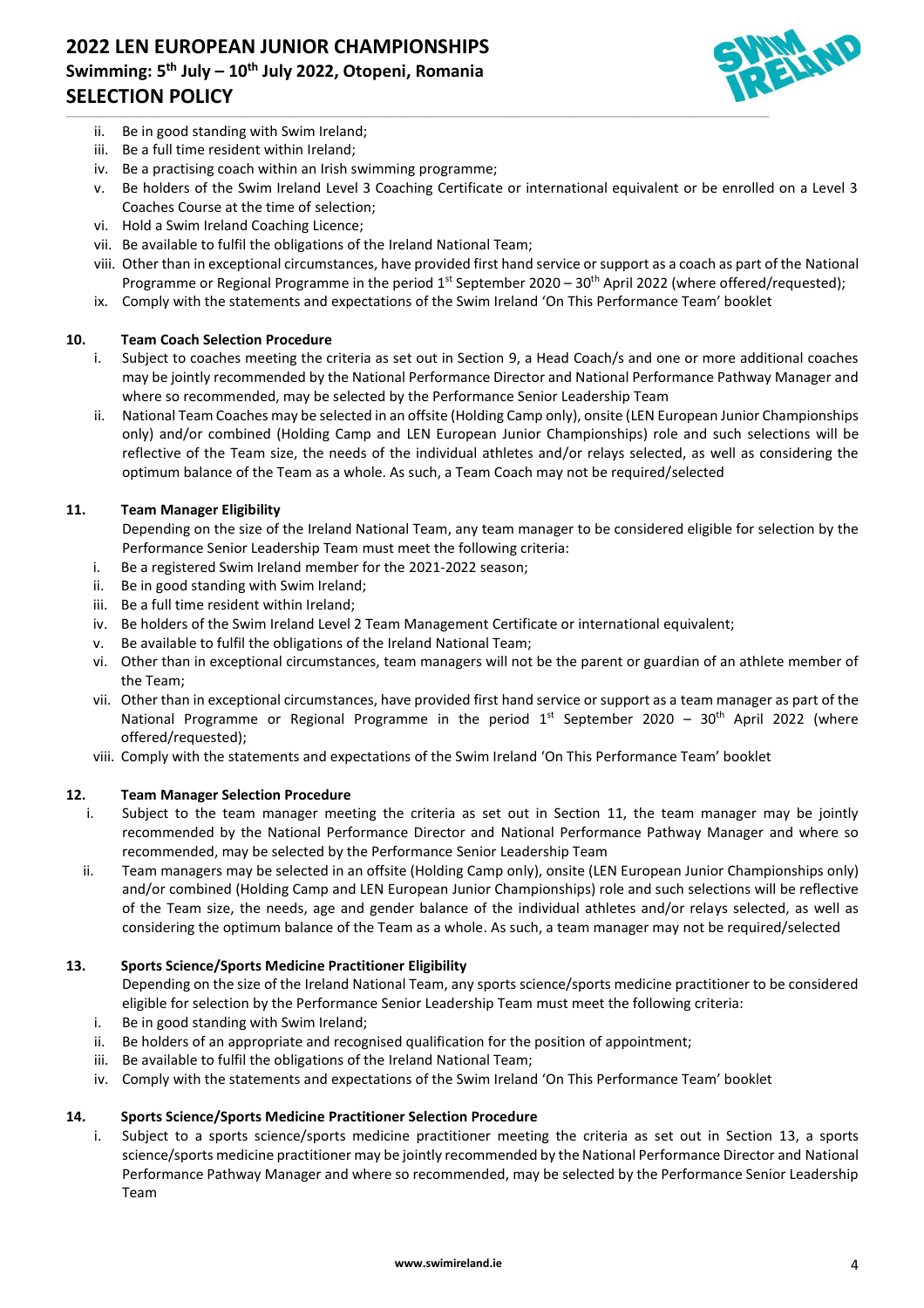# **2022 LEN EUROPEAN JUNIOR CHAMPIONSHIPS Swimming: 5 th July – 10 th July 2022, Otopeni, Romania SELECTION POLICY**



ii. Sports science/sports medicine practitioners may be selected in an offsite (Holding Camp only), onsite (LEN European Junior Championships only) and/or combined (Holding Camp and LEN European Junior Championships) role and such selections will be reflective of the Team size and the needs of the individual athletes and/or relays selected. As such, sports science/sports medicine practitioners may not be required/selected

\_\_\_\_\_\_\_\_\_\_\_\_\_\_\_\_\_\_\_\_\_\_\_\_\_\_\_\_\_\_\_\_\_\_\_\_\_\_\_\_\_\_\_\_\_\_\_\_\_\_\_\_\_\_\_\_\_\_\_\_\_\_\_\_\_\_\_\_\_\_\_\_\_\_\_\_\_\_\_\_\_\_\_\_\_\_\_\_\_\_\_\_\_\_\_\_\_\_\_\_\_\_\_\_\_\_\_\_\_\_\_\_\_\_\_\_\_\_\_\_\_\_\_\_\_\_\_\_\_\_\_\_\_\_\_\_\_\_\_\_\_\_\_\_\_\_\_\_\_\_\_\_\_\_\_\_\_\_\_\_\_\_\_\_\_\_\_\_\_\_\_\_\_\_\_\_\_\_\_\_\_

# **15. Ireland National Team Obligations**

- Swim Ireland will publish a suite of obligations which must be agreed to by any athlete, team coach, team manager or and sports science/sports medicine practitioner who has been selected to represent the Ireland National Team at the 2022 LEN European Junior Championships. In addition to such obligations, Swim Ireland oblige all athletes selected to:
- i. Compete in the 2022 FINA World Junior Championships (if selected)
- ii. Compete in the 2022 European Youth Olympic Festival (if selected)
- iii. Compete in the 2022 LEN European Championships (50m) (if selected)
- iv. Compete in the 2022 Commonwealth Games (if selected)
- v. Compete in the 2022 Irish Summer National Championships (if not selected for one or more of the events named in Section 15i, 15ii , 15iii and/or 15iv)
- vi. Complete, sign and comply with the Swim Ireland National Team Code of Conduct
- vii. Complete a Swim Ireland Medical Form prior to competing at the 2022 LEN European Junior Championships
- viii. Commit to the values of the Swim Ireland National Programme Athlete Charter
- ix. Abide by the Uniform Policy, the Media Policy, the Appearances Policy, the Betting, Gambling & Integrity Policy and the Sports Supplements Policy of the Swim Ireland National Team
- x. At the date of the decision of the National Selection Panel of selections, all athletes selected must ensure that they are making the required Kitman submission each training day
- xi. Comply with Swim Ireland and FINA swimwear regulations
- xii. Adhere to all prescribed travel arrangements which might involve different travel dates to other members of the Team
- xiii. Not attend overseas camps and/or overseas competitions between the Selection Trials and the 2022 LEN European Junior Championships without prior written approval from the National Performance Pathway Manager
- xiv. Make themselves available for all Ireland National Team activities designated by the National Performance Pathway Manager (including, but not limited to, preparation camps and a holding camp) as part of or in addition to the National Programme or Regional Programme. No Ireland National Team member will be allowed to leave a National Team camp or undertake any activities that are not directly relevant to the National Team camp, including any external media, sponsor or social activities. Failure to attend the required activities could result in an athlete being de-selected. Under exceptional circumstances, written approval to be excluded from activities can be given by the National Performance Pathway Manager
- xv. Selected athletes, team coaches, team managers and sports science/sports medicine practitioners agree not to disclose any selected name to the press or any other media (including their own social media) until Swim Ireland have themselves announced this to the press and other media

# **16. Team Uniform/Kit**

- i. All Team uniform and kit (including racing caps and racing suits) will be provided for and to the Team by Swim Ireland
- ii. Athletes accepting racing suits from Swim Ireland must wear them (or another branded suit of the same sponsor) for all of their races. Athletes may exercise 'freedom of choice' in the wearing of a non-sponsor suit, but such a suit must be unbranded

# **17. Competitive Readiness**

'Competitive Readiness' means the combined professional opinion of the National Performance Director and the National Performance Pathway Manager following advice, where necessary, from a member/s of the Sport Ireland Institute Medical Team as to the ability of an athlete who has been selected to represent the Ireland National Team at the 2022 LEN European Junior Championshipsto achieve an equal or superior performance in their selected Olympic event(s) over their performance achieved to qualify for selection

- i. Athletes who, in the opinion of the National Performance Director and the National Performance Pathway Manager, do not remain Competitively Ready by reason of lack of fitness, injury, illness, application to training, performance behaviour or other reasons, may be removed from the Ireland National Team
- ii. Athletes and their home programme coaches shall immediately report any injury, illness, change in training, change in application to training and/or performance behaviour, that could affect their ability to compete at their highest level at the 2022 LEN European Junior Championships, to the National Performance Director and the National Performance Pathway Manager in writing, via e-mail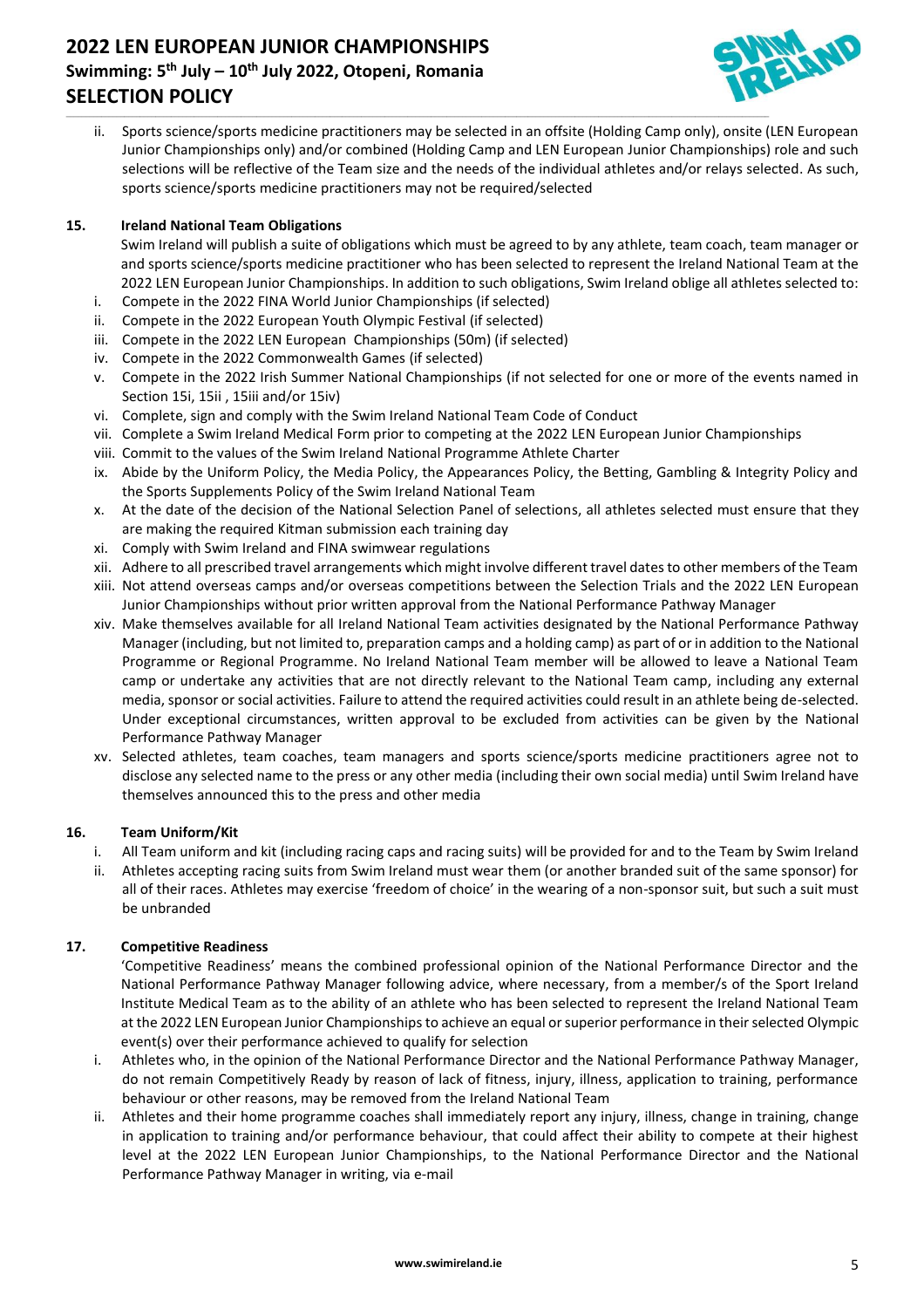# **2022 LEN EUROPEAN JUNIOR CHAMPIONSHIPS Swimming: 5 th July – 10 th July 2022, Otopeni, Romania SELECTION POLICY**



iii. In the case of lack of fitness, injury or illness, it shall be necessary for the National Performance Director and the National Performance Pathway Manager to consider recommendations made by a member/s of the Sport Ireland Institute Medical Team

\_\_\_\_\_\_\_\_\_\_\_\_\_\_\_\_\_\_\_\_\_\_\_\_\_\_\_\_\_\_\_\_\_\_\_\_\_\_\_\_\_\_\_\_\_\_\_\_\_\_\_\_\_\_\_\_\_\_\_\_\_\_\_\_\_\_\_\_\_\_\_\_\_\_\_\_\_\_\_\_\_\_\_\_\_\_\_\_\_\_\_\_\_\_\_\_\_\_\_\_\_\_\_\_\_\_\_\_\_\_\_\_\_\_\_\_\_\_\_\_\_\_\_\_\_\_\_\_\_\_\_\_\_\_\_\_\_\_\_\_\_\_\_\_\_\_\_\_\_\_\_\_\_\_\_\_\_\_\_\_\_\_\_\_\_\_\_\_\_\_\_\_\_\_\_\_\_\_\_\_\_

- iv. In the case of application to training, or performance behaviour or other reasons, it shall not be necessary for the National Performance Director and the National Performance Pathway Manager to seek recommendations from a member/s of the Sport Ireland Institute Medical Team
- v. In the case of lack of fitness, injury or illness, such athletes may be subject to a 'Proof of Readiness Test' to be determined by the National Performance Director, the National Performance Pathway Manager and appropriate a member/s of the Sport Ireland Institute Medical Team. The Proof of Readiness test will consist of a controlled performance such as a competition or an observed test or a time trial
- vi. Athletes who are notified of a Competitive Readiness concern shall not travel with the Ireland National Team to any National Team event including the 2022 LEN European Junior Championships and/or an associated Holding Camp, unless and until the opinion of the National Performance Director and National Performance Pathway Manager has been communicated to that athlete that the athlete does meet their opinion of Competitive Readiness. If the athlete is at either the 2022 LEN European Junior Championships or the associated Holding Camp and the opinion is that the athlete is not Competitively Ready, then he or she may be required to return home immediately
- vii. The opinion on Competitive Readiness made by National Performance Director and the National Performance Pathway Manager is final

# **18. Withdrawal & Removals**

At any stage an athlete, team coach, team manager or sports science/sports medicine practitioner may withdraw from the Ireland National Team but may only do so in extenuating circumstances

- i. An athlete, team coach, team manager or sports science/sports medicine practitioner may be removed from:
- a. Eligibility for nomination, or;
- b. Nomination for selection, or;
- c. Selection to the Ireland National Team for any of the following reasons:
- Behaviour that is inconsistent with the National Team Code of Conduct. A copy of this document is available via [performance@swimireland.ie;](mailto:performance@swimireland.ie)
- Found to be in violation of any anti-doping policy or procedure as outlined by Swim Ireland, Sport Ireland and/or the World Anti-Doping Agency (WADA);
- Unable or unwilling to fully comply with the Ireland National Team Obligations (Section 15)
- Decline selection to or withdraw from the 2022 LEN European Junior Championships
- ii. An athlete may be removed from the Ireland National Team before or after nomination for selection or before or after selection if he/she, in the opinion of the National Performance Director and National Performance Pathway Manager, does not have Competitive Readiness (Section 17)

#### **19. Replacement or Addition**

- i. If an athlete, team coach, team manager or sports science/sports medicine practitioner is removed from or withdraws from the Ireland National Team, that individual may be replaced by another eligible individual who meets the required standards set out in this Policy
- ii. The National Performance Director and the National Performance Pathway Manager, where in their combined opinion it is in the best interests of the Ireland National Team, may recommend that any number of additional athletes, team coaches, team managers and/or sports science/sports medicine practitioners be added to the selected Ireland National Team, subject to such additional individuals meeting the required standards set out in this Policy
- iii. Any replacement or addition of an individual to the Ireland National Team shall be made by way of nomination by the National Performance Director and the National Performance Pathway Manager, and which nomination is selected by the National Selection Panel (in the case of athletes) or the Senior Leadership Team (in the case of team coaches, team managers and/or sports science/sports medicine practitioners)

# **20. Unforeseen Circumstances**

i. In the event that this Policy is silent on any matter which arises in the administration or application or interpretation of any selection process or decision, then the National Selection Panel shall have discretion to determine any issue as they deem fit so long as it is exercised fairly and quickly